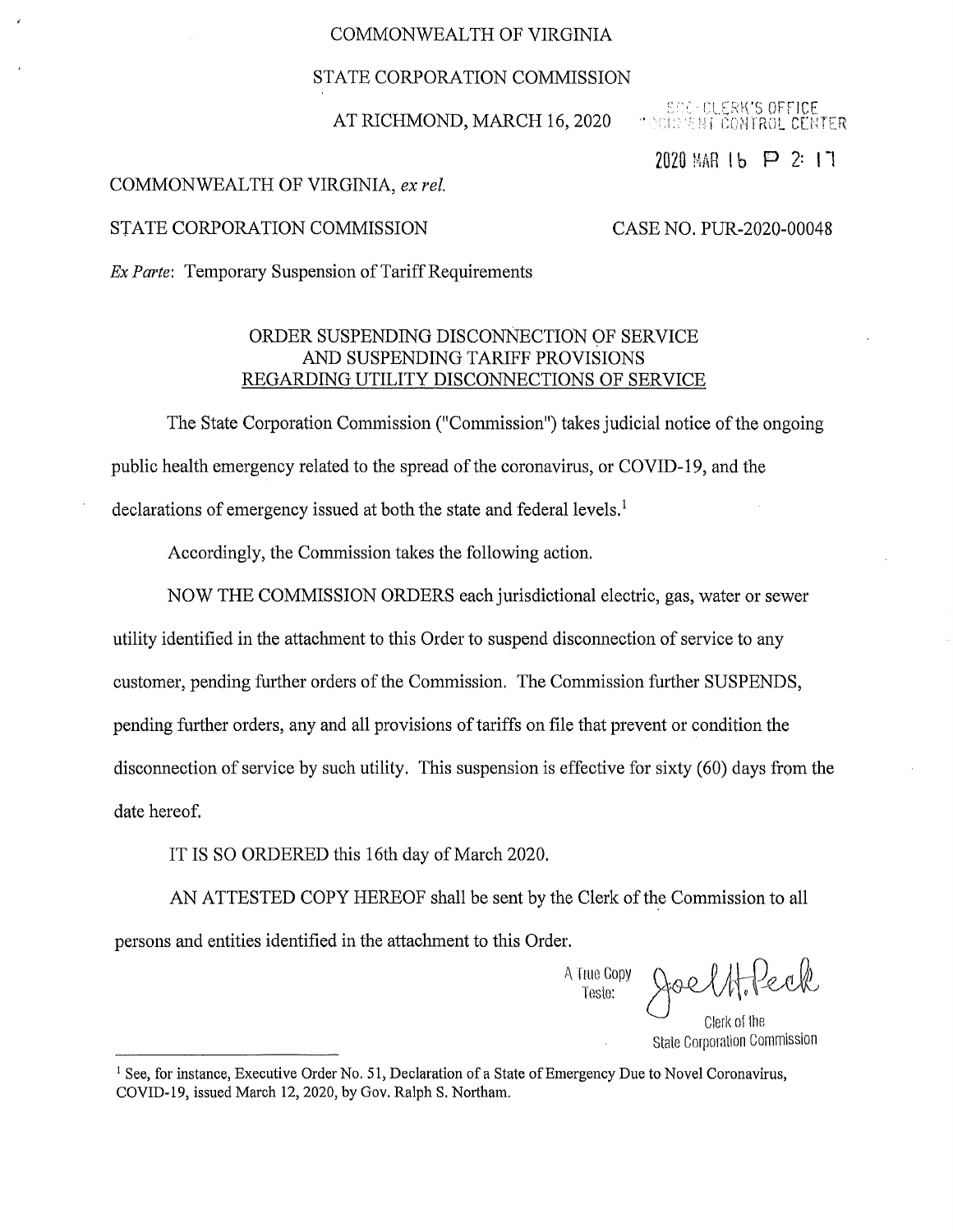Appalachian Power Co. d/b/a Ame **Kentucky Utilities Co. d/b/a Ol** nilliam K. Castle Allyson K. Sturgeon Director Regulatory **Superint Counsel, Reg & Trans** Services VA/TN **Services VA/TN** 2004 12:30 THE SERVICE AND LG&E and KU Energy LLC 1051 E Cary St STe 1100 220 W Main St Richmond VA 23219 Louisville KY 40202 Kentucky Utilities Co. d/b/a Ol **Virginia Electric & Power Co.d/** Virginia Electric & Power Co.d/ Robert M. Conroy **Paul E. Pfeffer** VP, State Regulation & Rates **Example 20** Esquire LG&E and KU Energy LLC **Riverside 2, Legal** Riverside 2, Legal 220 W Main St 120 Tredegar St Louisville KY 40202 Richmond VA 23219 A&N ELECTRIC COOPERATIVE AND THE B-A-R-C ELECTRIC COOPERATIVE Belvin "Butch" Williamson, Jr. New York Charles Hotel Belvin Keith L. Swisher, President President 21275 Cooperative Way **84 High St** 84 High St P.O. BOX 290 PO BOX 264 CENTRAL VIRGINIA ELECTRIC COOPE COMMUNITY ELECTRIC COOPERATIVE Gary E. Wood Steven A. Harmon Steven A. Harmon Steven A. Harmon Steven A. Harmon PRESIDENT & CEO PRESIDENT PO BOX 247 POB 267

#### LOVINGSTON VA

Craig-Botetourt Electric Cooper J C Winstead President PO Box 265

New Castle VA. 27127-0265 CHASE CITY VA 23924-2451 NORTHERN NECK ELECTRIC COOPERAT NORTHERN VIRGINIA ELECTRIC COOP Greg W. White Strawburst C. FEUERBERG STANLEY C. FEUERBERG PRESIDENT & CEO **PRESIDENT & CEO** POB 288 10323 Lomond Dr

WARSAW VA 22572-0288 MANASSAS VA 20108-0875 OLD DOMINION ELECTRIC COOPERATI Proved Valley Electric Cooperat Marcus M Harris **Marcus Marcus Allen According to the Control** Marcus Meyers **Randell W. Meyers** President Police President PO Box 1528 4201 DOMINION BLVD STE 300 GLEN ALLEN VA 23060 New Tazewell TN 37824-1528

TASLEY VA 23441 MILLBORO VA 24460-0264

22949-0247 WINDSOR VA 23487-0267 MECKLENBURG ELECTRIC COOPERATIV JOHN C. LEE JR PRESIDENT & CEO POB 2451

POB 2710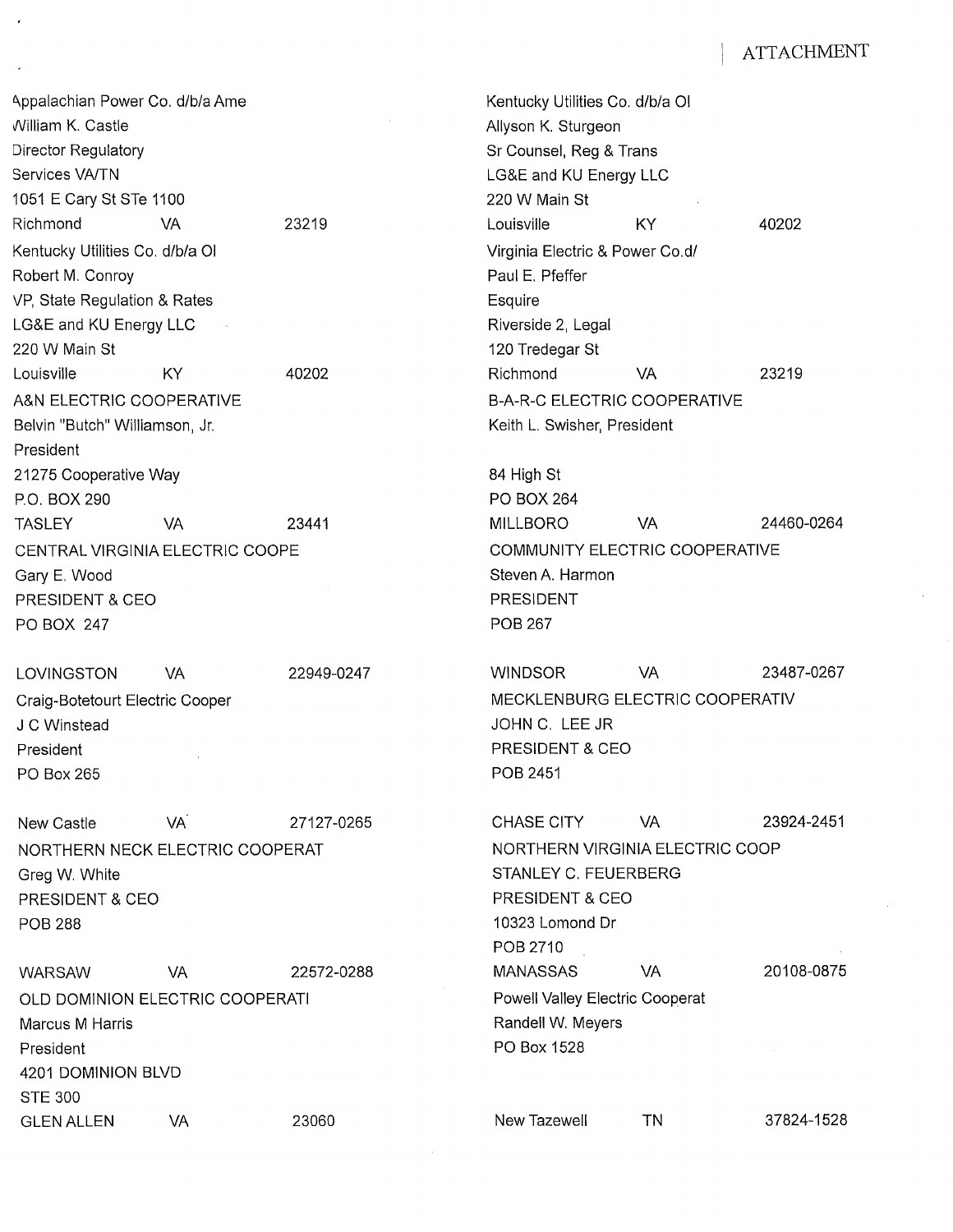PRINCE GEORGE ELECTRIC COOPERAT Casey J. Logan, Jr. President & CEO POB 168

WAVERLY VA 23890-0168 SHENANDOAH VALLEY ELEC, COOPERA Michael W. Hastings PRESIDENT & CEO POB 236

MT. CRAWFORD VA 22841-0236 ATMOS ENERGY CORPORATION J. Kevin Dobbs President Atmos Energy Corporation 810 Crescent Centre Dr Ste 600 Franklin TN 37067-6226 APPALACHIAN NATURAL GAS DISTRIB John W. Ebert President POB 2543 (24212) 220 W VALLEY ST ABINGDON VA 24210 SOUTHWESTERN VIRGINIA GAS COMPA JAMES E. MCCLAIN, II PRESIDENT AND CEO 208 LESTER STREET

WGL Energy Services, Inc. Adrian P. Chapman, President & CEO 1000 Maine Ave SW Ste 700

Washington DC AQUA VIRGINIA, INC. John J. Aulbach, II, President 2414 GRANITE RIDGE ROAD

RAPPAHANNOCK ELECTRIC COOPERATI KENT D. FARMER PRESIDENT & CEO POB 7388

FREDERICKSBURG VA 22404-7388 SOUTHSIDE ELECTRIC COOPERATIVE Jeffrey S. Edwards PRESIDENT & CEO 2000 WEST VIRGINIAAVE. PO Box 7 CREWE VA 23930-0007 COLUMBIA GAS OF VIRGINIA INC Brentley K, Archer President 1809 Coyote Dr

| Chester                      | VA  | 23836-2400 |
|------------------------------|-----|------------|
| ROANOKE GAS COMPANY          |     |            |
| Paul W. Nester               |     |            |
| PRESIDENT                    |     |            |
| 519 KIMBALL AVE NE (24016)   |     |            |
| PO BOX 13007                 |     |            |
| <b>ROANOKE</b>               | VA. | 24011      |
| VIRGINIA NATURAL GAS, INC.   |     |            |
| James R. Kibler              |     |            |
| PRESIDENT                    |     |            |
| 544 SOUTH INDEPENDENCE BLVD. |     |            |
|                              |     |            |

24112 VIRGINIA BEACH VA MARTINSVILLE VA 23452-1104 AQUARIUS WATER SYSTEMS INC DON LIPSCOMB 151 FT LISCOMB RD

> 20024 LURAY VA 22835 BLUEFIELD VALLEY WATER WORKS CO JEFFREY L MCINTYRE, PRES PO BOX 1906

ROCKVILLE VA 23146 CHARLESTON WV 25327-1906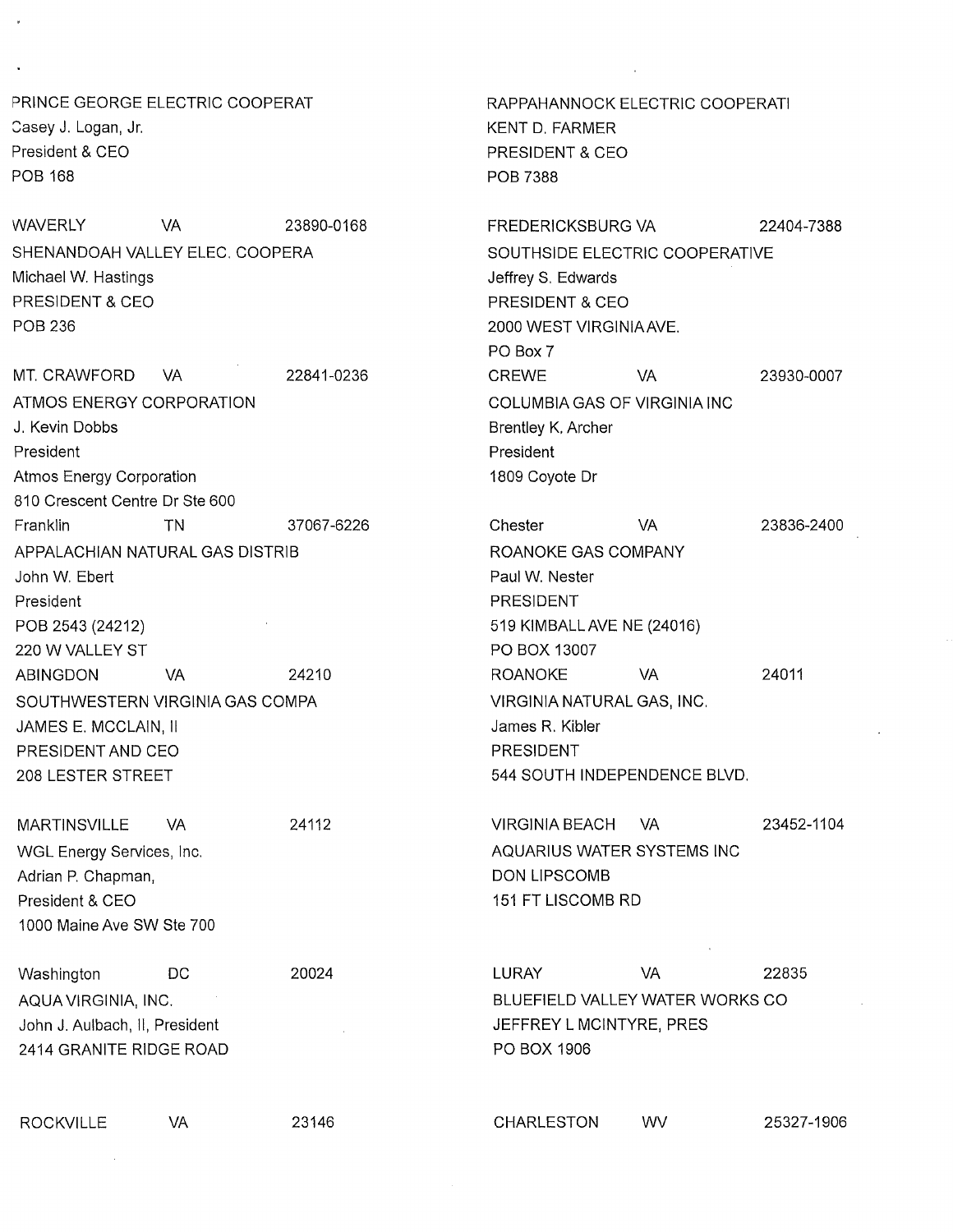BLUE RIDGE WATER AGENCY INC **BROOKFIELD WATER COMPANY** CURTIS B BROWN, PRES JOHN W GRIFFIN, PRES ROUTE 616 481 PLANTATION DR POB<sub>87</sub>

BLUE RIDGE VA 24064 BUCKLAND WATER & SANITATION ASS Ed Moore President 4263 Aiken Drive

Vinthill VA CENTRAL WATER COMPANY INC STEPHEN C ROSSI VP 1410 16TH ST SE

ROANOKE VA COMMONWEALTH UTILITIES INC CRAIG JEBSON PRES 218 N MAIN ST PO BOX 520

CULPEPER VA EAST COAST TRANSPORT, INC. JERRY K CROUSE, PRES/CEO 14302 FNB PARKWAY

GROUNDHOG MTN. WATER & SEWER CO HIGH KNOB UTILITIES, INC. RON HYATT, PRES KEITH ARNETT, PRES & R/A 2812 BRENNEN LANE 17 WINDY WAY, SUITE A

HIGH POINT NC IRON GATE WATER COMPANY REGISTERED AGENT FOR CO. DAVID PETRUS 1807 MURRY RD SW SUITE 0 ROANOKE VA 27262-8463 24018

FINCASTLE VA 24090-5112 CASCADE MOUNTAIN WATER COMPANY, ROBERT GREENE, PRESIDENT PO BOX 353

20187-3935 FANCY GAP VA 24328-0353 CENTRAL WATER SYSTEM INC CARL KELLOGG

PO Box 119 24014 SMITHFIELD VA 23431 C&P ISLE OF WIGHT WATER COMPANY TED W CHRISTIAN PRES 20042 IWIP RD

22701 SMITHFIELD VA 23430 FOUNDERS BRIDGE UTILITY COMPANY Russell T Aaronson III, Preside 1700 Bayberry Crt Ste 300

OMAHA NE 68154-5212 RICHMOND VA 23226-3791

FRONT ROYAL VA USA 22630 LUNDIE UTILITIES, INC. KIMBERLYA PINCHBECK, PRES 6932 FOREST HILL AVE

RICHMOND VA 23225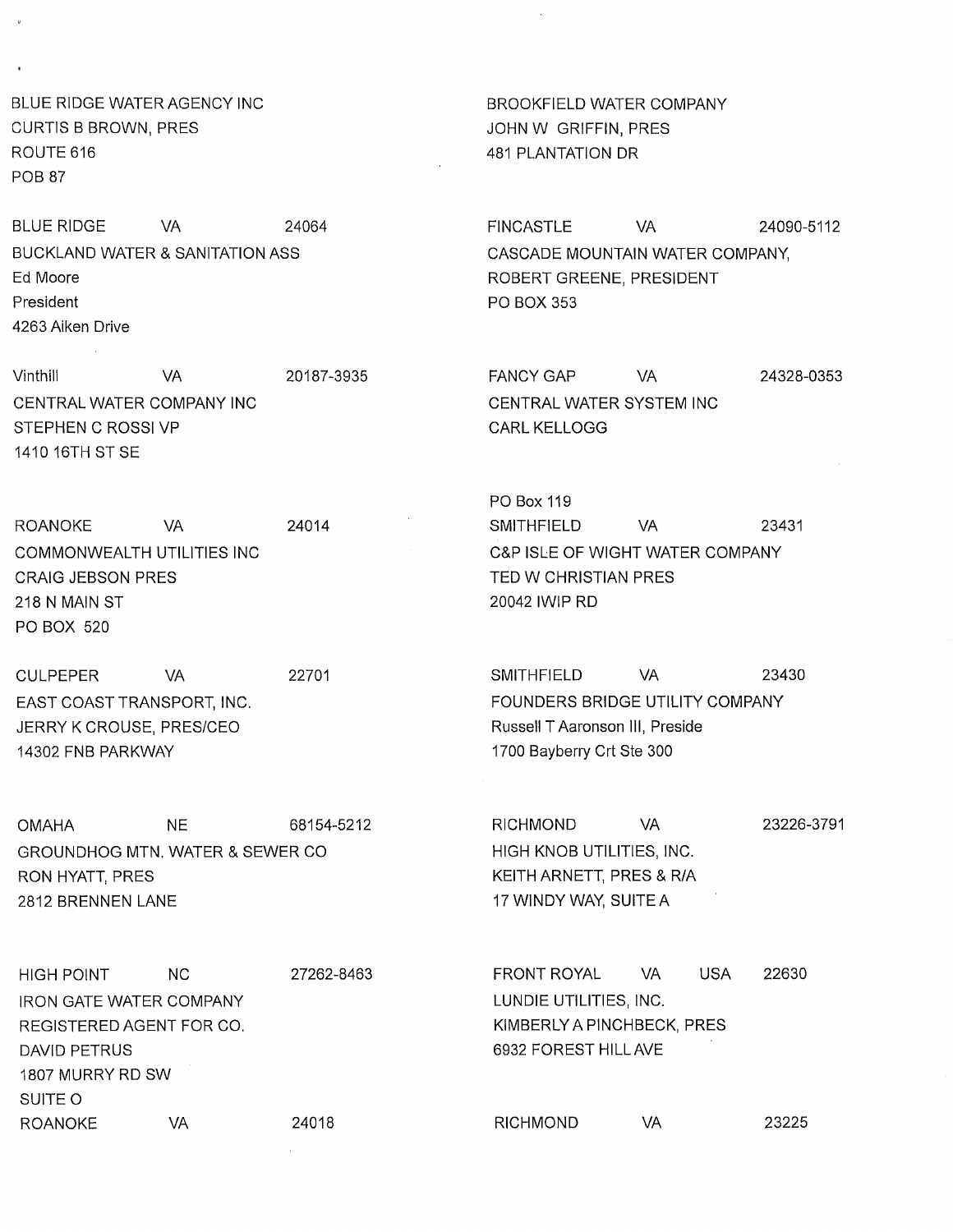MARINER'S LANDING WATER & SEWER MASSANUTTEN PUBLIC SERVICE UTIL JOHN A WHITE, PRES STEVEN LUBERTOZZI, PRES 1011 MARINER'S VILLAGE DR 2335 SANDERS RD

HUDDLESTON VA 24104 NOAH'S LANDING PUBLIC SERVICE C JOHN ROMANO PRESIDENT 201 Wood Brook Way

Glen Allen VA 23059 OLD DOMINION UTILITY SERVICES, ROBERT J SPROWLS,PRES 630 E FOOTHILL BLVD

PEACOCK HILL SERVICE COMPANY **PEACOUL SERVICE COMPANY** PO RIVER WATER AND SEWER COMPAN KARL GASS, PRES THE STATE OF THE SERVICE OF THE MATTHEW E. RAYNOR, PRES POB 284 524 MEADOW AVENUE LOOP

IVY VA USA 22945 BANNER ELK NC 28604 PUBLIC SERVICE COMPANY OF VIRGI **RED HILL UTILITY LLC** JOSEPH J MULLEN, PRES THE REST CARL RAY BEARD 7751 GLENTIVAR LANE 2073 CYPRESS DR

GREENWOOD VA 22943 CHARLOTTESVILLE VA 22911 SANTILLANE WATER COMPANY, INC. The SEDLEY WATER COMPANY GEORGE C MOORE, PRES ROBERT P FINCH, PRES 1410 16TH ST SE PO BOX 340

SES MID-ATLANTIC UTILITIES, INC SOMMERSBY WATER COMPANY S. MICHAEL LYNN, PRES AND THE SERVICE OF SALE SERVICE OF SALE STATES AND HOT SERVICE OF SALE SERVICE OF SALE S 9251 INDUSTRIAL CT STE 101 481 PLANTATION DR

NORTHBROOK IL USA 60062 NORTHERN NECK WATER, INC. KEVIN L. GOULDMAN PRESIDENT 4542 HORNERS MILL ROAD

MONTROSS VA USA 22520 PARK PLACE WATER WORKS, INC. JAMES K MCKELVEY, OWNER 400 SCRUGGS RD STE 100

SAN DIMAS CA 91773 MONETA VA 24121

ROANOKE VA 24014 TOANO VA 23168

MANASSAS VA 20109 FINCASTLE VA 24090